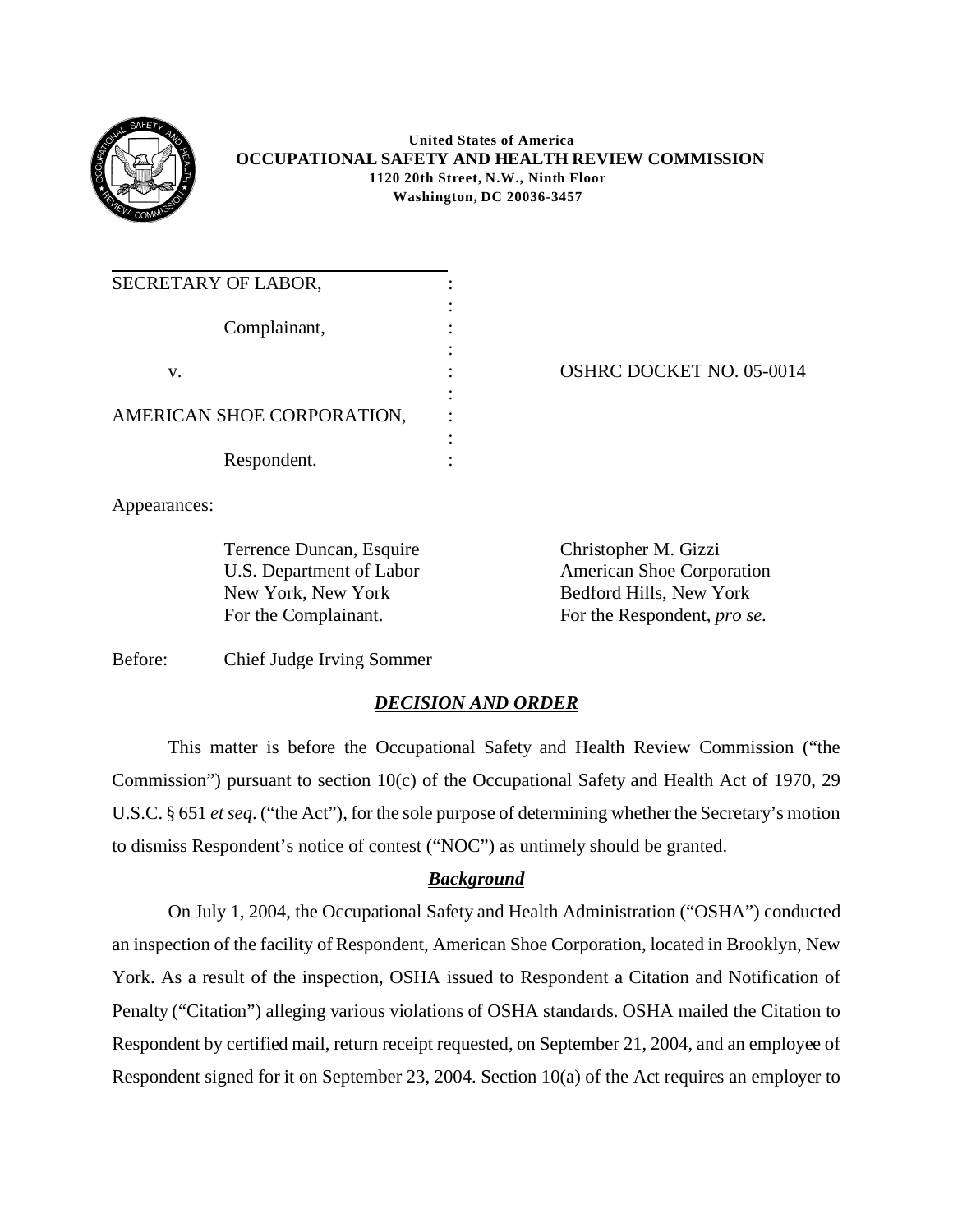notify the Secretary of its intent to contest a citation within 15 working days of receipt, and the failure to file a timely NOC results in the citation becoming a final order of the Commission by operation of law. Based on the date it received the Citation, Respondent was required to file an NOC by October 15, 2004. Respondent did not file an NOC by that date; however, it did file a letter on November 19, 2004, in response to OSHA's demand letter of November 15, 2004, that stated that the penalties were due and payable; in its letter of November 19, Respondent requested "an extension on the date for an Informal Conference" in regard to the Citation.<sup>1</sup> On December 6, 2004, OSHA wrote back to Respondent, advising that the Citation had become a final order and that any NOC should be sent to the Commission. On December 15, 2004, Respondent submitted a letter to the Commission, explaining the reason for the late filing and requesting "the opportunity to discuss the extent of the penalties." The Commission docketed this matter, and a hearing was held in New York, New York on April 20, 2005. Only the Secretary has filed a post-hearing brief.

## *Discussion*

The record plainly shows that Respondent did not file an NOC within the requisite 15 working-day period. However, an otherwise untimely NOC may be accepted where the delay in filing was caused by deception on the part of the Secretary or her failure to follow proper procedures. A late filing may also be excused, pursuant to Federal Rule of Civil Procedure 60(b) ("Rule 60(b)"), if the final order was entered as a result of "mistake, inadvertence, surprise or excusable neglect" or "any other reason justifying relief, including mitigating circumstances such as absence, illness or a disability that would prevent a party from protecting its interests." *See Branciforte Builders, Inc.*, 9 BNA OSHC 2113 (No. 80-1920, 1981). There is no contention that the untimely filing in this case was caused by deception on the part of the Secretary or her failure to follow proper procedures. Based on the testimony of Respondent's representative at the hearing, as follows, Respondent is deemed to be requesting that its late filing be found "excusable neglect" pursuant to Rule 60(b).

Christopher Gizzi, Respondent's vice-president, testified that the late filing was due to the error of the accounts payable employee. He explained that he was aware the Citation would be issued and that he was expecting it. He further explained that he had to go to a convention in Florida from

<sup>1</sup>Before writing his November 19 letter, Christopher Gizzi called OSHA and spoke to the Area Director about the Citation.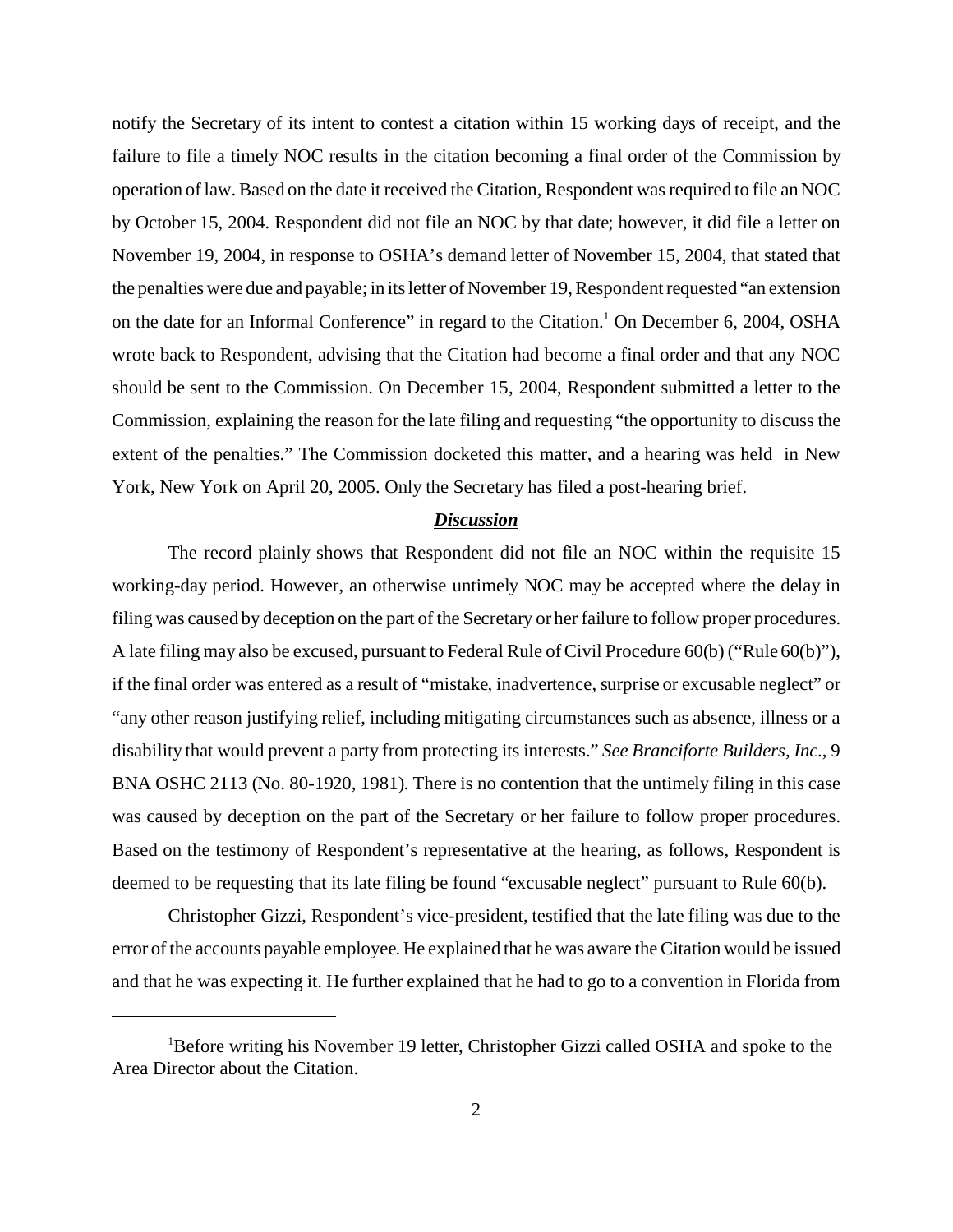September 20 through 27, and that while he told the office personnel to put the Citation on his desk if it arrived, someone gave it to the accounts payable employee; that employee, thinking it had to do with a previous citation, filed it away with that paperwork.<sup>2</sup> When Mr. Gizzi returned, he spoke to the person who normally opened the mail and she said that nothing from OSHA had arrived. Mr. Gizzi believed the Citation would arrive shortly, but he became very busy at work and did not contact OSHA as it "slipped his mind." Mr. Gizzi stated that the next thing he received from OSHA was the demand letter. He also stated that the company was three years old, that it had only about 30 employees, and that the penalties would be a great burden on the business. (Tr. 15-22).

Commission precedent is well settled that the OSHA citation clearly states the requirement to file an NOC within the prescribed period and that an employer "must bear the burden of its own lack of diligence in failing to carefully read and act upon the information contained in the citations." *Roy Kay, Inc.*, 13 BNA OSHC 2021, 2022 (No. 88-1748, 1989); *Acrom Constr. Serv., Inc.*, 15 BNA OSHC 1123, 1126 (No. 88-2291, 1991). The Commission has further held that ignorance of procedural rules does not constitute "excusable neglect" and that mere carelessness or negligence does not justify relief. *Acrom Constr. Serv., Inc.*, 15 BNA OSHC 1123, 1126 (No. 88-2291, 1991); *Keefe Earth Boring Co.*, 14 BNA OSHC 2187, 2192 (No. 88-2521, 1991). Finally, the Commission has held that a business must maintain orderly procedures for the handling of important documents and that when the lack of such procedures results in an untimely NOC, the late filing will be deemed to be simple negligence and not excusable neglect. *Louisiana-Pacific Corp.*, 13 BNA OSHC 2020, 2021 (No. 86-1266, 1989). The Commission has thus denied Rule 60(b) relief in cases where the late filing was due to an employer's misunderstanding or confusion about the 15-day filing period.*Acrom Constr. Serv., Inc.*, 15 BNA OSHC 1123, 1126 (No. 88-2291, 1991); *Keefe Earth Boring Co.*, 14 BNA OSHC 2187, 2192 (No. 88-2521, 1991). The Commission has also denied relief where the delay in filing was caused by absence, even if due to illness, of the person responsible for handling OSHA matters. *E.K. Constr. Co.*, 15 BNA OSHC 1165, 1166 (No. 90-2460, 1991).

 $2<sup>2</sup>Mr$ . Gizzi said his company had had both a safety and a health inspection; the safety inspection had settled about a month before, and the accounts payable employee apparently thought that the subject Citation had to do with the prior one and thus filed it away. Mr. Gizzi also said that the two inspections were his only experiences with OSHA. (Tr. 16-17).